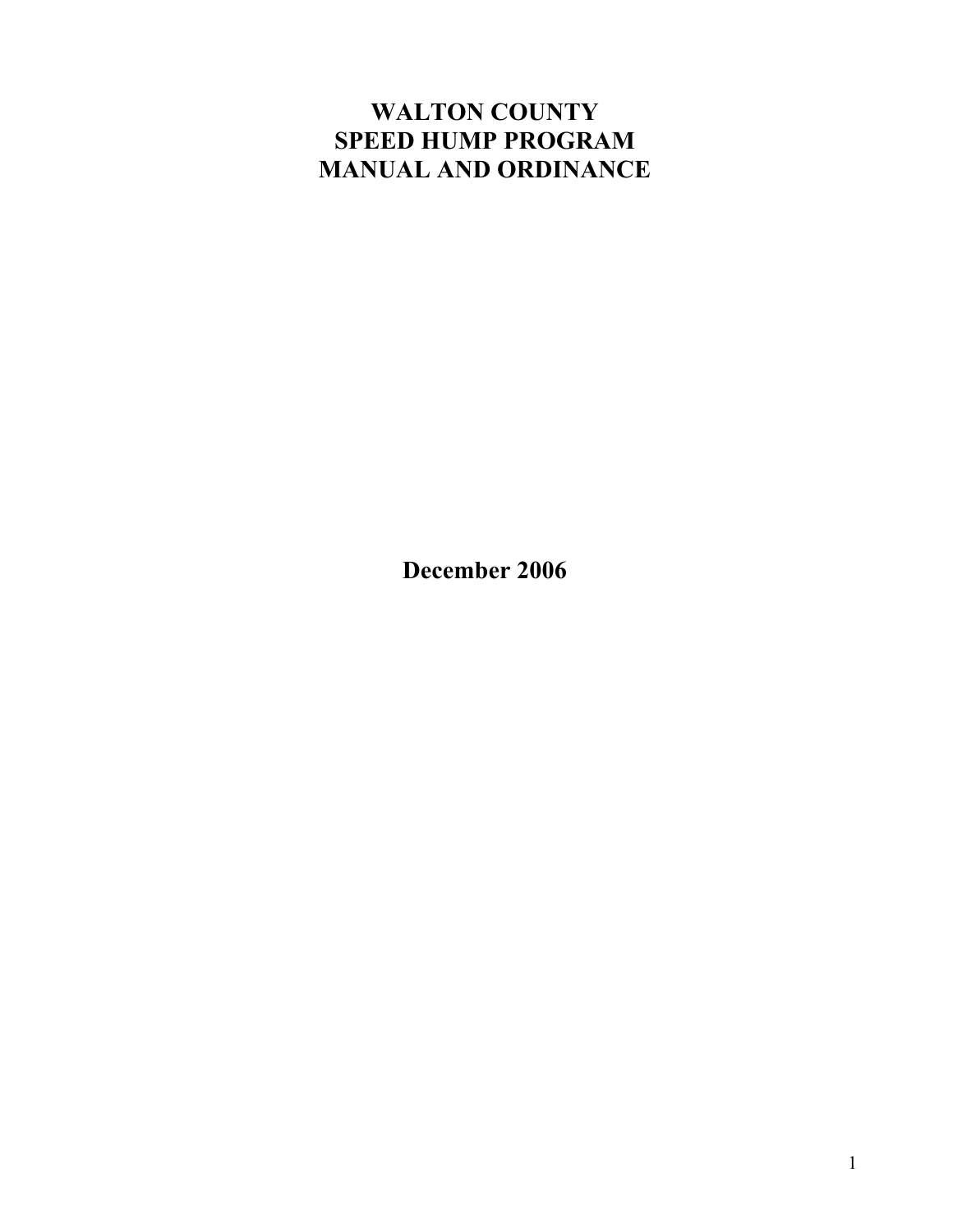### **TABLE OF CONTENTS**

| Section No.    |  |                                                    | Page No. |
|----------------|--|----------------------------------------------------|----------|
| $\mathbf{1}$   |  | INTRODUCTION AND GENERAL STANDARDS 3               |          |
| 1.1            |  | Function of the Walton County Speed Hump Program 3 |          |
| 1.2            |  |                                                    |          |
| 1.3            |  |                                                    |          |
| 1.4            |  |                                                    |          |
| 2.             |  |                                                    |          |
| 2.1            |  |                                                    |          |
| 2.2            |  | Establishment of a Special Assessment District 4   |          |
| 2.3            |  |                                                    |          |
| 2.4            |  |                                                    |          |
| 3 <sub>1</sub> |  |                                                    |          |
| 3.1            |  |                                                    |          |
| 3.2            |  |                                                    |          |
| Appendix A     |  |                                                    |          |
| Appendix B     |  |                                                    |          |
| Appendix C     |  |                                                    |          |
| Appendix D     |  |                                                    |          |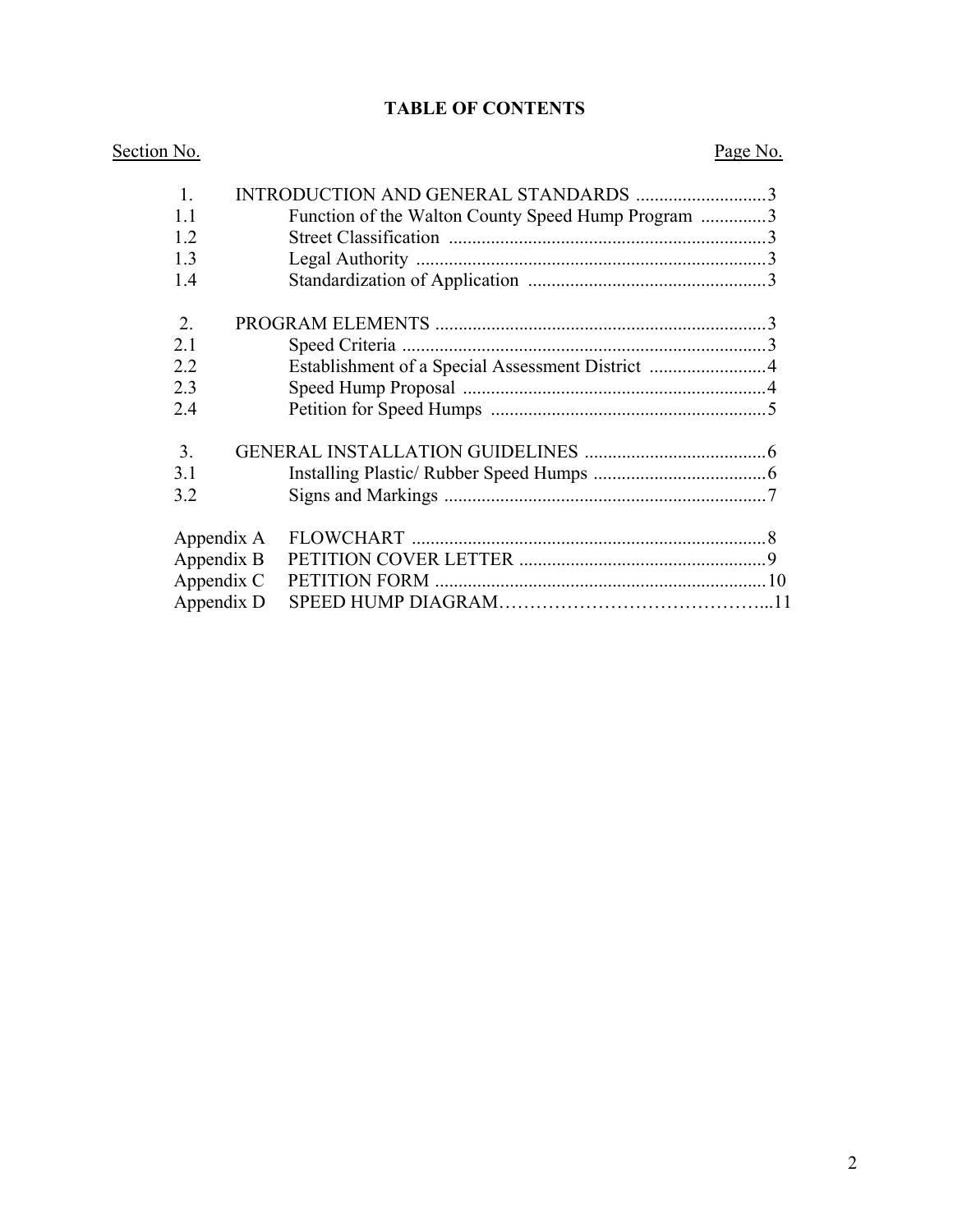### **1. INTRODUCTION AND GENERAL STANDARDS**

### **1.1 Function of the Walton County Speed Hump Program and Ordinance**

In response to numerous complaints about speeding problems in neighborhoods, the Walton County Public Works Department (the "Department") has studied other similar communities and how those communities have addressed residential speeding problems. One popular and cost effective measure is the installation of speed humps. When properly designed and installed, and with strong community support, speed humps are effective at reducing speeds in neighborhoods. After much experimentation and testing, the use of speed humps has been formally endorsed by transportation authorities worldwide. In the United States, a policy on the use of speed humps has been developed by a special committee of the Institute of Transportation Engineers. The following program and Ordinance has been established for the citizens of Walton County who want to pursue the installation of speed humps in their neighborhoods See Appendix A of this Ordinance for a Flowchart of Program Elements.

### **1.2 Street Classification**

Walton County will only consider installation of speed humps on streets classified as local, residential streets with a speed limit of 25 mph. Traffic engineering studies may indicate that speed humps would be unnecessary or unsafe at certain locations. Data obtained from traffic engineering studies of physical and traffic related factors should be used in determining where speed humps are appropriate. A preliminary field investigation performed by the Department prior to the traffic study may find that speed humps are not warranted due to existing conditions such as but not limited to horizontal and vertical alignment, site distance, length and width of roadway.

## **1.3 Legal Authority**

Speed humps shall be placed only by the authority of the Board of Commissioners in accordance with the authority vested in the Board of Commissioners by O.C.G.A. §§ 32-4-40 et seq.; 36-1-20, 40-6-371.

## **1.4 Standardization of Application**

In keeping with the general recommendation of the Manual on Uniform Traffic Control Devices (MUTCD), uniformity aids in the recognition and understanding of traffic control devices.<sup>[1](#page-2-0)</sup> Strict adherence to the standards and guidelines outlined in this Ordinance will help ensure that any given speed hump installation will be equally recognizable and require the same action on the part of the motorists regardless of where it is encountered.

## **2. PROGRAM ELEMENTS**

### **2.1 Initial Request From Community**

The process for speed hump installation begins with letter from the community desiring speed humps requesting a traffic study by the Department. Such letter (the "Initial Request") should

<span id="page-2-0"></span> $\overline{a}$ <sup>1</sup> MUTCD, current edition, U.S. Department of Transportation, Federal Highway Administration.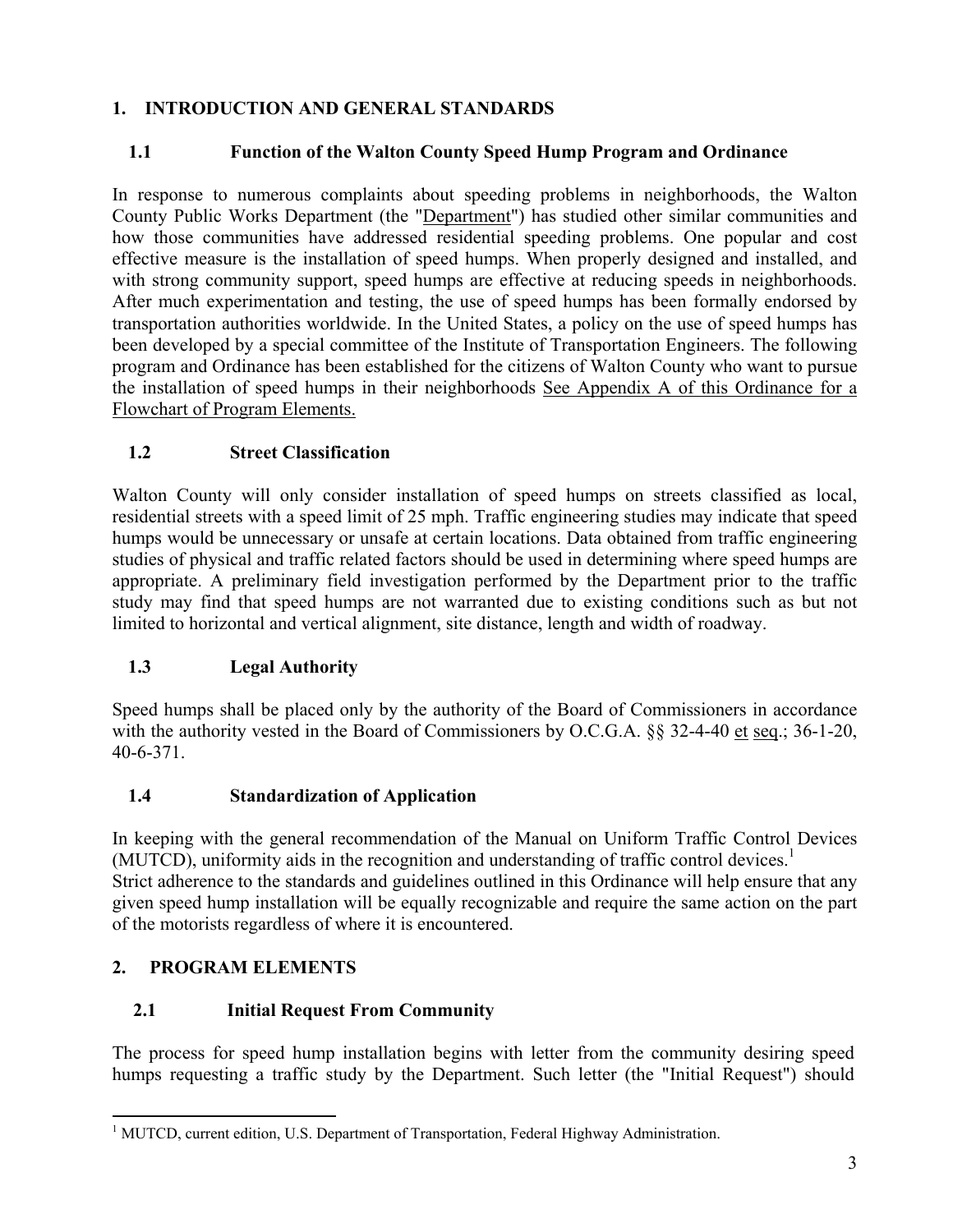come from a community representative, homeowners' association, or individual that certifies that the request is on behalf of at least a majority of the lot owners in the subject area (such Initial Request need not contain signatures of the majority of lot owners; rather the individual submitting the Initial Request must certify that the request is on behalf of a majority of lot owners). Following receipt of the Initial Request, the Department will perform a preliminary field inspection. If the street, grade and other fixed factors do not meet the necessary requirements for speed humps, the Initial Request will fail and no further action will be taken. If the street, grade and other fixed factors qualify for the Speed Hump Program, the Department will notify the person or persons who submitted the Initial Request. Then the Department shall conduct a traffic study to determine whether the subject street meets the hereinbelow established criteria.

### **2.1.1 Speed Criteria**

Traffic studies must find that a speeding problem exists, based on the standard of an 85th percentile speedof at least 5 mph over the posted speed limit of 25 mph. $^2$  The 85th percentile speed is an excellent indicator of street character.

A. BELOW SPEED CRITERIA - Since research has determined that speed humps reduce 85th percentile speeds to approximately 28-30 mph, installing humps on streets with an 85th percentile below criteria speed does not meet generally accepted cost/benefit ratios, and is not recommended. Streets with  $85<sup>th</sup>$  percentile speeds less than 30 mph will not be considered for the speed hump program.

B. SPEED CRITERIA - The Walton County Public Works Department recommends limiting the use of speed humps to residential streets where excessive speeding can be documented. Streets with 85<sup>th</sup> percentile speeds over 35 mph will require a 70 percent approval of the homeowners in the defined service area, via petition as described in Section 2.4. Streets with 85<sup>th</sup> percentile speeds of 30-35 mph require a 90% approval of the homeowners in the defined service area, via petition as described in Section 2.4.

C. DESIGN SPEED OVER 25 MPH - The application of a speed reduction device which lowers the 85th percentile speed more than 15 mph will tend to create a pronounced "sine wavetype" velocity profile. Such a velocity profile may be inappropriate in regards to traffic safety. Since research has determined that speed humps reduce 85th percentile speeds to approximately 28-30 mph, installing humps on streets with *design speed* of 45 mph or greater is not recommended.

## **2.2 Establishment of a Special Assessment District**

If a street or street section meets or exceeds the speed criteria (set forth in Section 2.1 above) and meets the street classification criteria (set forth in Section 1.2 above), the Department will create a Special Assessment District which will consist of those properties which directly abut the street on which the proposed speed humps will be located and that are located in the immediate vicinity of the proposed speed humps. Properties should be excluded from Special Assessment District if the Department determines (in its experience and discretion) that such properties would receive no, or only a remote, benefit from the proposed speed humps. Properties should not be added to or deleted

<span id="page-3-0"></span> $\overline{a}$ <sup>2</sup> See O.C.G.A. §§ 40-6-181(b)(1) and 40-6-183(a)(3) for maximum vehicle speed limits within residential districts.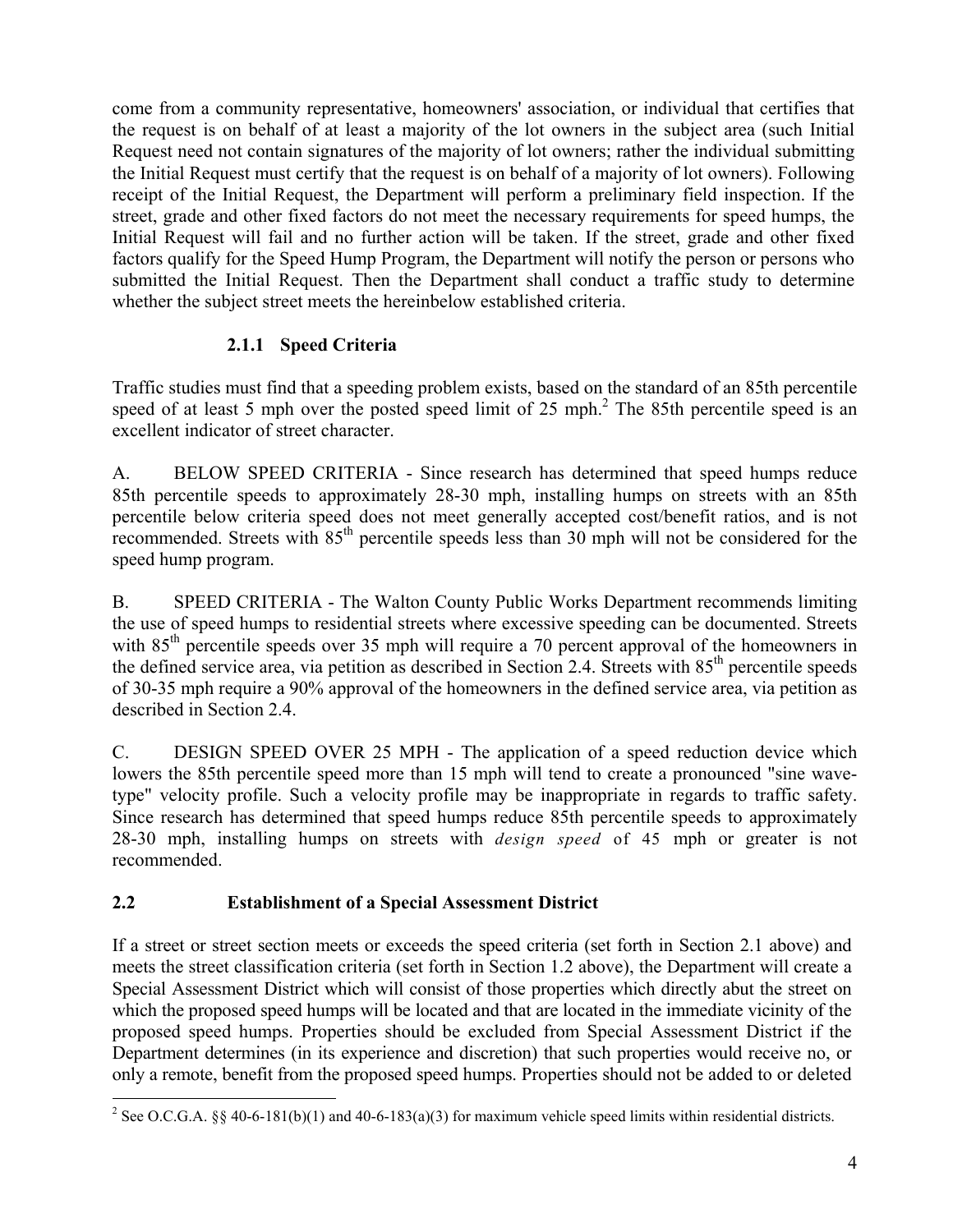from Special Assessment Districts in an attempt to alter voting ratios.

## **2.3 Speed Hump Proposal**

Department personnel will create a Speed Hump Proposal by planning the placement of speed humps on streets meeting program criteria using the following guidelines<sup>3</sup>[:](#page-4-0)

A. GRADE - Speed humps should not be installed on street sections with grades greater than 8%.

B. NUMBER OF HUMPS IN A SERIES - Speed humps are not to be used to slow traffic at a given "point," but rather to reinforce a safe speed along a street or street section. For this reason, a single hump is not recommended. Usually, a series of humps should not exceed three-quarters of a mile. If the street or section of street on which the proposed speed humps will be located exceeds one (1) mile, speed humps can be used in conjunction with other traffic calming devices, such as traffic circles, thus reducing the number of speed humps necessary to achieve targeted speed reduction.

C. SPACING - Research indicates that spacing humps between 350 and 500 feet apart is most effective at lowering the 85th percentile speed to the targeted speed range.

D. LOCATION- The first hump in a series should normally be placed in a position where it cannot be approached at high speed from either direction. To achieve this objective, the first hump in a series is typically installed within 100 and 200 feet of a small-radius curve or stop sign. Care should be taken so that humps are not placed in a location that impedes or impairs access to any utility, manhole cover, and/or driveway cuts.

## **2.4 Petition for Speed Humps**

Upon request, the Department will forward the Speed Hump Proposal, along with petition forms, to the homeowners' representative. Property owners, who are interested in pursuing the installation of speed humps, shall submit to the Department a Petition Cover Letter and a Petition Form. See Appendix B of this Ordinance for the Petition Cover Letter and Appendix C of this Ordinance for the Petition Form. The following rules and requirements, which will be included with the petition forms, help ensure the fairness and integrity of the petition process:

A. The objective of the Walton County Speed Hump Program is to provide a process pursuant to which speed humps are installed on County maintained neighborhood roads, where engineering studies indicate that their use would meet the desired results of reducing neighborhood speeds and their installation is favored by a majority of the property owners in the area.

B. To have speed humps installed in Walton County, a petition must be submitted to the Department. All of the property owners in the Special Assessment District should be contacted and given an opportunity to sign the petition, indicating their approval or disapproval concerning the installation of speed humps in the proposed location. Only the signature of the legal owner of the property will be proper for purposes of the petition. If

<span id="page-4-0"></span> 3 Based on ITE *Guidelines for the Design and Application of Speed Humps*, May 1993.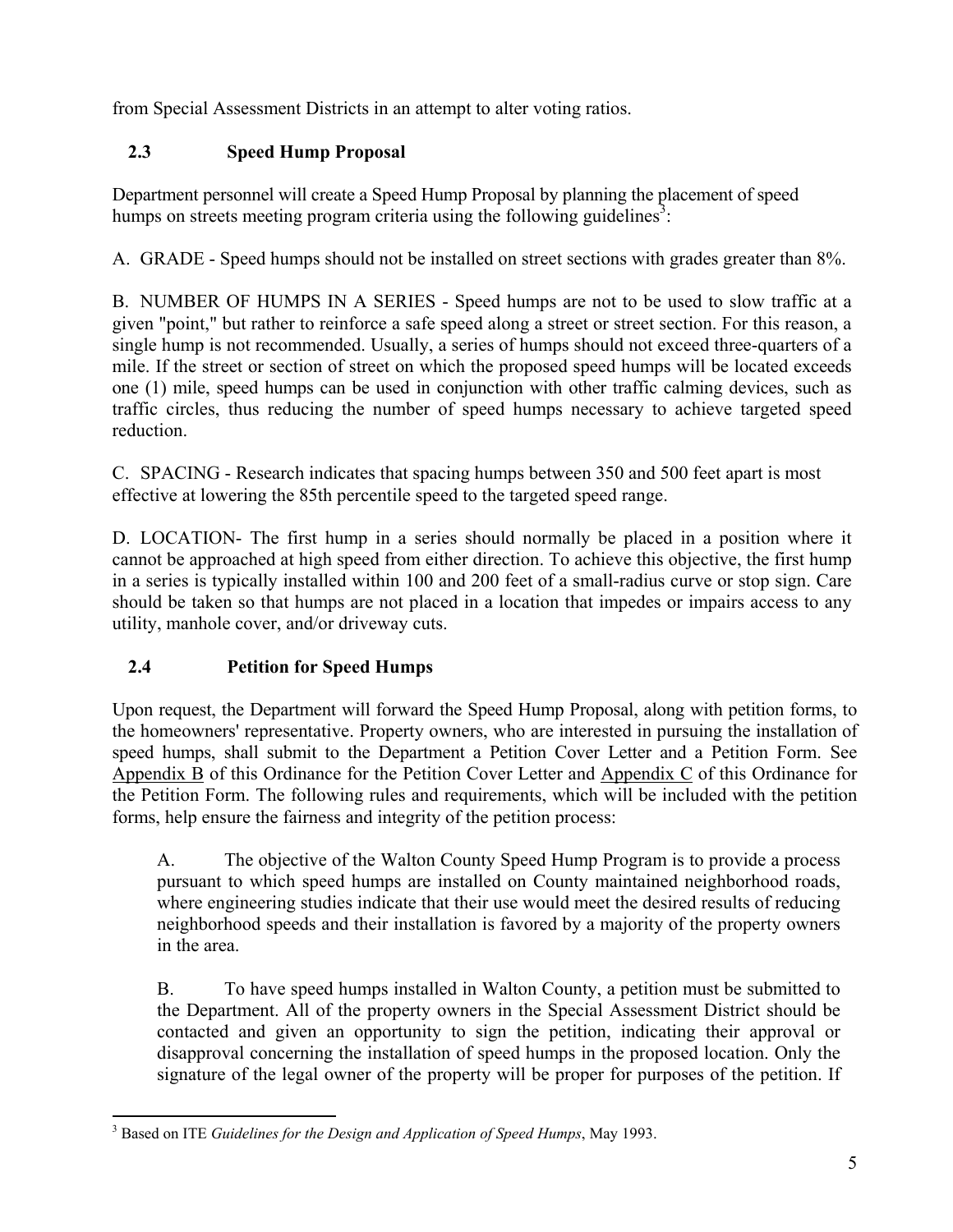both husband and wife are joint legal owners, both signatures are required. A "Mr. and Mrs." signature is not acceptable. All property owners must sign individually, including the owners of undeveloped lots. The signature of tenants to the property shall not be acceptable. No signature will be withdrawn from the petition after it is filed with the Department. Each signature should also have the signature of a witness. The purpose of the witness' signature is to verify the signatures of the property owners, if in question. The percentages will be calculated, based on individual lots where owners sign affirmatively, divided by the total number of lots in the Special Assessment District. Each lot shall count as one (1) vote, regardless of the number of owners signing the petition for that lot. Percentages of the homeowners as shown in Section 2.1 must vote in favor.

C. The completed petition must be signed, by an authorized representative of the subdivision, notarized, and then returned to the Department, where it will be checked against tax records and land lot maps to insure that it meets all requirements. It will be returned to the sender if it does not meet the requirements. Petitions that do meet the requirements will be presented to the Commissioners at a public meeting. In the case of a Petition that fails to meet the requirements set forth herein, property owners must wait one year from the date of the Initial Request before requesting another study of that same street(s).

### **2.5 Public Hearing before Board of Commissioners**

A public hearing before the Board of Commissioners will be announced following submission of a petition meeting the requirements set forth in Section 2.4 above. At the Public Hearing, the petition will be approved or disapproved by the Board of Commissioners in their sole discretion and contingent upon availability of funds for this purpose.

#### **2.6 Miscellaneous Program Provisions**

A. The time span from receiving the petition to installation of the speed humps will be approximately four (4) to six (6) months. It is recognized, however, that factors beyond the County's control, may delay the installation of the speed humps.

B. Speed hump program fee schedule is as follows: If preliminary field inspection and the traffic study warrant speed humps, and if approved by the Board of Commissioners, then the installation of the speed humps shall initially be funded and installed by the Department. Thereafter, an annual fee for the installation, maintenance, repair and removal of the speed humps shall be \$20.00 per year per each lot located in the Special Assessment District. Such assessment may be amended from time to time by the Public Works Department, upon the written approval of the Chairman of the Board of Commissioners and the Chief of Operations. In the event that the position of Public Works Director is vacant, the amount of the assessment may be amended from time to time by the Chief of Operations, upon the written approval of the Chairman of the Board of Commissioners.

C. The removal of speed humps may proceed or occur if the County is presented with a petition requesting that speed humps be removed. Percentages of the homeowners as shown in Section 2.1 must vote in favor of removing the speed humps. Such a petition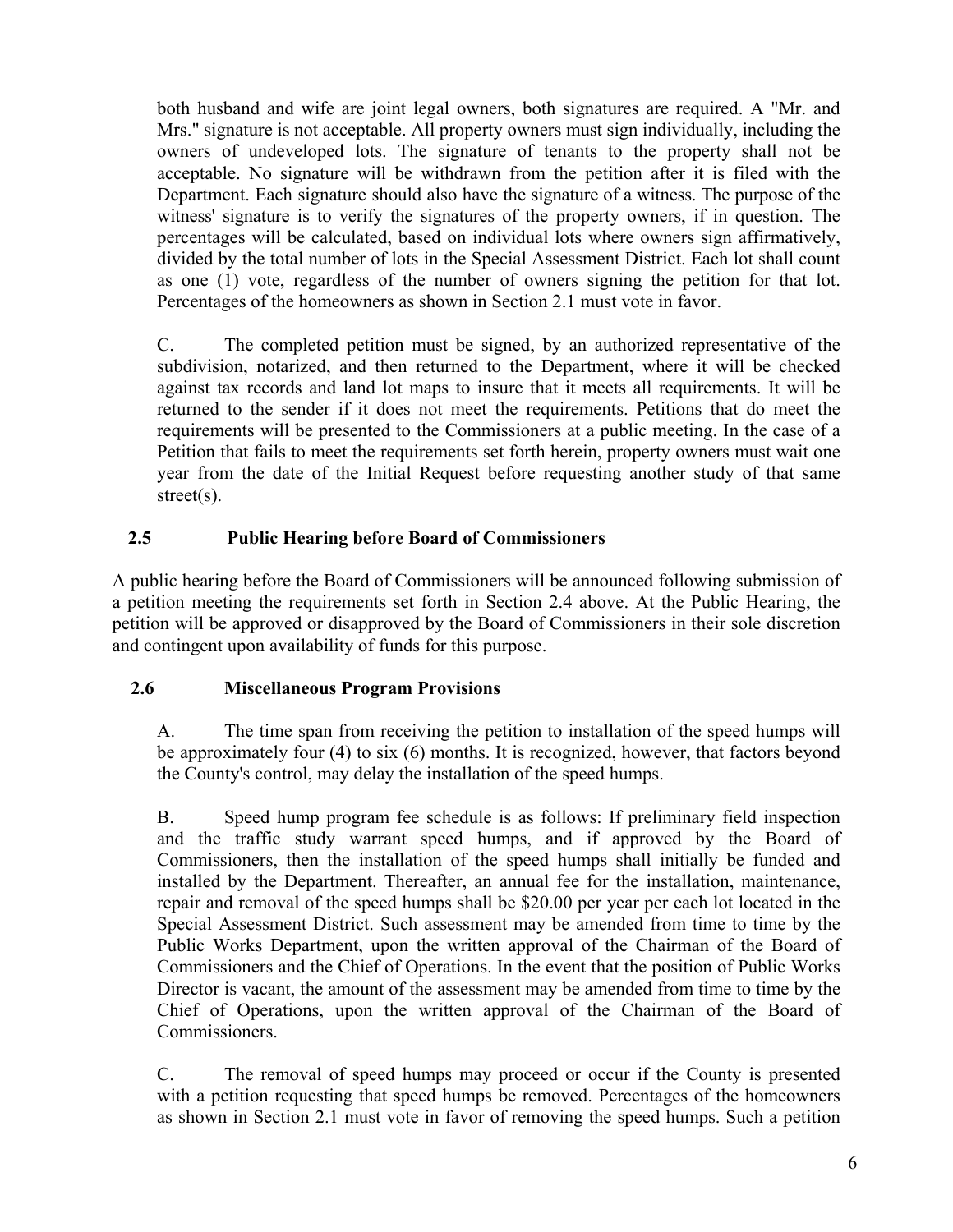must be signed by property owners in accordance with the criteria set forth in Paragraph B above, and the approval percentage will be calculated in the manner set forth in Paragraph B above. Such a petition for speed hump removal will only be considered after speed humps have been in place for a period of at least one (1) year after final installation. Walton County reserves the authority to remove the speed humps at any time for reasons of safety, changes in: regulatory requirements, laws, guidelines and any new construction. All previously paid assessments are non-refundable upon removal of the speed humps.

D. For subdivisions not completely built out or complete, a minimum of 60% of the total units must be occupied before a petition for the installation of speed humps may be considered.

#### **3. GENERAL INSTALLATION GUIDELINES**

#### **3.1 Installing Plastic / Rubber Speed Humps**

The procedure for installing the plastic / rubber speed humps shall be as follows:

- A. Immediately prior to construction, the roadway shall be thoroughly cleaned at the designated locations of all dirt, loose stone and other debris.
- B. The installation of the speed humps shall be the sole responsibility of the Department to ensure compliance with design and other County specifications.
- C. The contractor shall schedule the work such that an installation at a particular location is completed by the end of the day on which it is started.

### **3.2 Signs and Markings**

- A. DEPARTMENT RESPONSIBILITY The Department shall be solely and exclusively responsible for the installation of pavement markings and traffic control signs for each speed hump and speed zone district.
- B. DISTRICT SIGNS The Department shall place two (2) "Speed Hump District" signs at the beginning and end of each established district at the locations pre-marked by the County.
- C. SPEED HUMP SIGN  $&$  ADVISORY PLATES The Department shall install two  $(2)$ "Speed Humps", "20 MPH Signs Ahead" at each speed hump. One set shall be on either side of the hump in the location pre-marked by the County. Such signs shall be nine (9) feet tall and erected within five (5) feet of the edge of the pavement.
- D. MATERIAL SUPPLY The County will supply all signs, posts and hardware for installation of signs required in Sections 3.2 (B) and (C) above.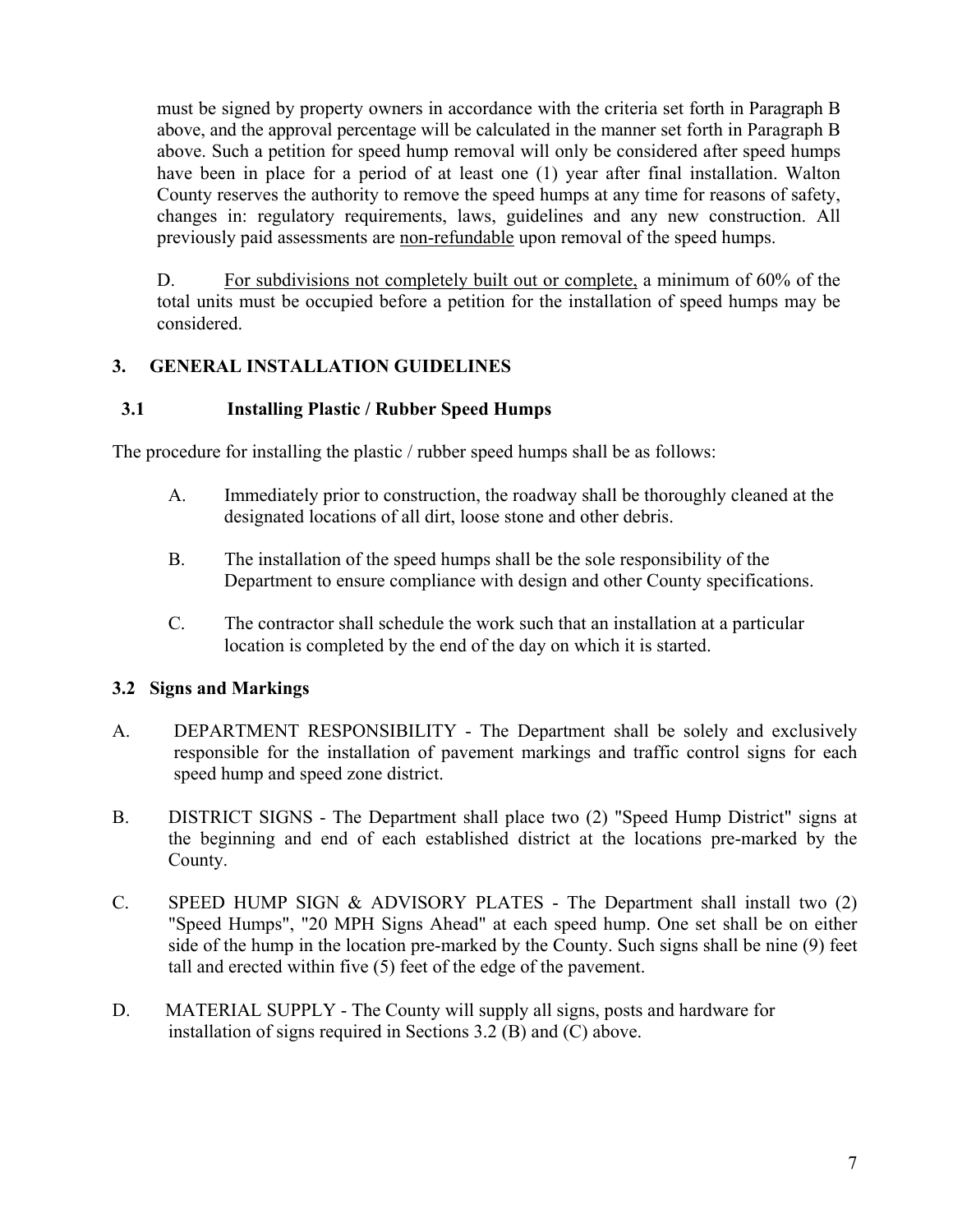#### Appendix A - Flowchart of Program Elements



 $\bar{z}$  $\bar{a}$  $\hat{\mathcal{A}}$  $\ddot{\phantom{a}}$  $\mathfrak{f}$  $\bar{1}$  $\hat{\mathcal{A}}$ l,  $\mathcal{L}^{\text{max}}$ 

 $\ddot{\phantom{0}}$  $\mathcal{C}_{\mathcal{A}}$ 

 $\ddot{\phantom{a}}$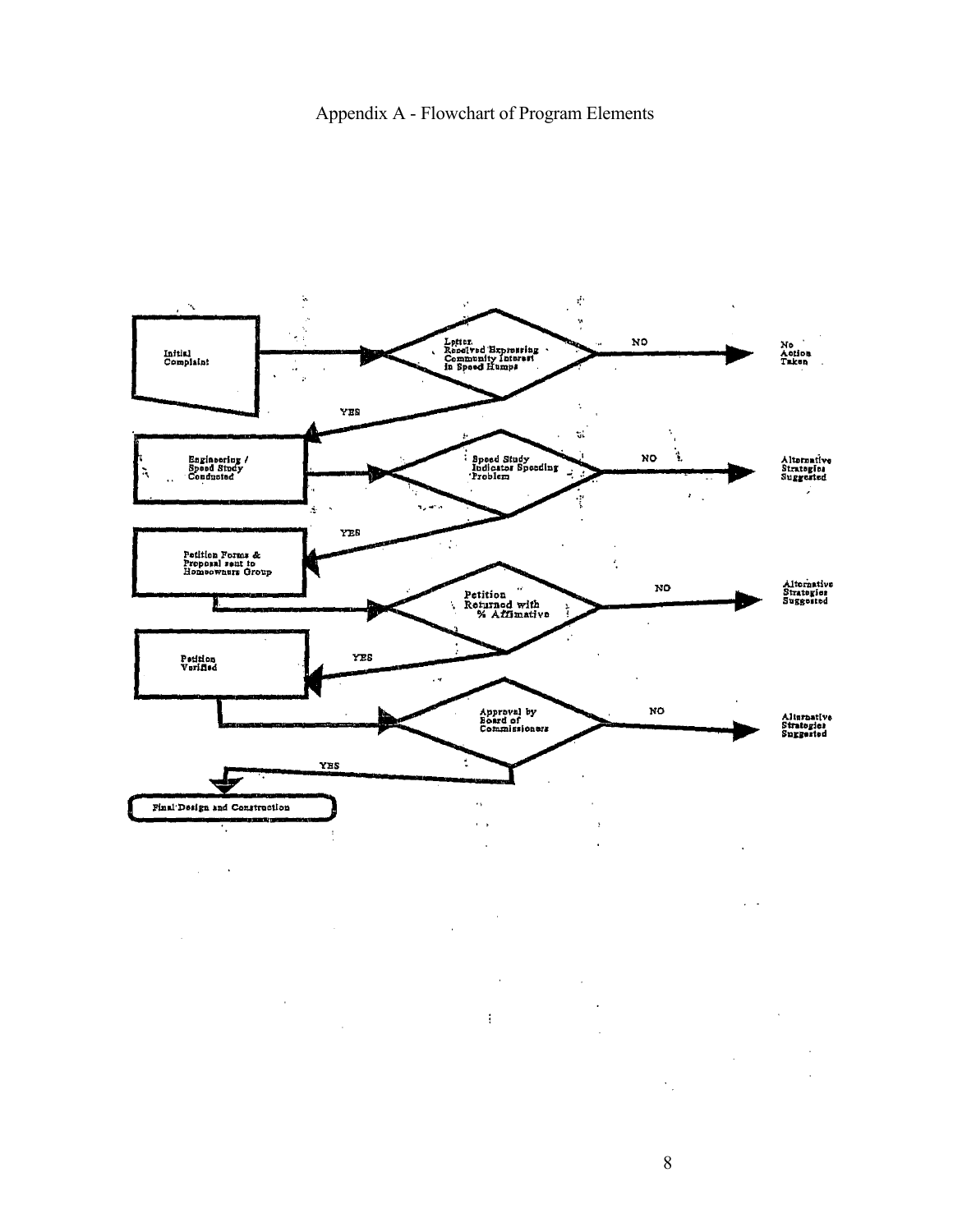#### **Appendix B - Petition Cover Letter**

Walton County Board of Commissioners Public Works Department 303 South Hammond Drive Monroe, Georgia 30655

#### **PETITION FOR SPEED HUMPS**

1. WE THE UNDERSIGNED, ALL BEING PROPERTY OWNERS OF THE SUBDIVISION LEGALLY TITLED UNIT(S)  $\qquad \qquad$ , DO HEREBY PETITION THROUGH OUR SUBDIVISION OR UNITS(S) FOR INSTALLATION OF SPEED HUMPS.

2. EACH OF US DOES HEREBY PLEDGE AND CONSENT TO THE LEVYING OF LIEN BY WALTON COUNTY AGAINST PROPERTY WE OWN FOR THE PURPOSE OF PAYMENT OF THE COST OF INSTALLING AND MAINTAINING THE SPEED HUMPS. THERE ARE LOTS CURRENTLY EXISTING IN/ON (Subdivison Name, Unit No. and Road names)

3. THIS PETITION REPRESENTS \_\_\_% OR MORE OF THE PROPERTY OWNERS OF THIS SUBDIVISION TO BE AFFECTED JOIN IN THIS REQUEST. (PLEASE DO NOT FILL IN ANY BLANK SPACES THAT APPEAR ABOVE.)

#### **\*SPECIAL NOTE\***

YOUR SIGNATURE ON THIS PETITION INDICATES THAT YOU HAVE READ AND FULLY UNDERSTAND ALL INFORMATION CONCERNING THE SPEED HUMP PROGRAM. Additionally, each property owner signing the accompanying Petition has signed said Petition before a witness who shall be available to verify the signature if necessary.

Signature of authorized representative of the subdivision

 $\mathcal{L}_\text{max}$ 

Witness

Signature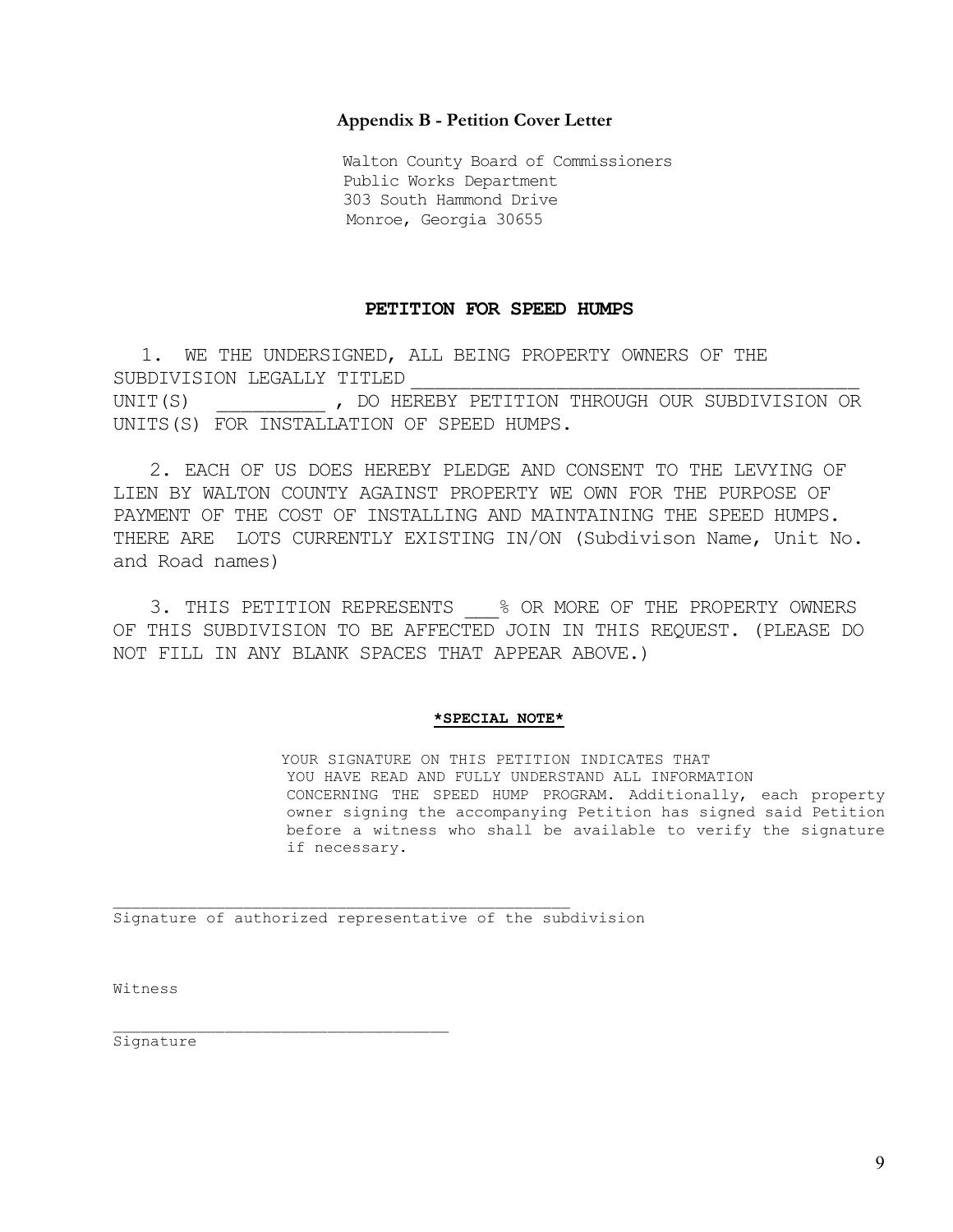#### **Appendix C - Petition**

#### **WALTON COUNTY SPEED HUMP PROGRAM SUBDIVISION NAME: (Signature as appears on Tax Bill)**

| 1.<br><u> 1980 - Andrea Andrew Maria (h. 1980).</u><br>Print Name (First, Last) | Yes No (circle one)             |
|---------------------------------------------------------------------------------|---------------------------------|
|                                                                                 |                                 |
| Signature<br>Lot # $\_\_$                                                       | Witness<br>Witness contact info |
| Print Name (First, Last)                                                        | Yes No (circle one)             |
|                                                                                 |                                 |
| Signature<br>Lot # $\_\_$                                                       | Witness<br>Witness contact info |
| 3.<br>Print Name (First, Last)                                                  | Yes No (circle one)             |
|                                                                                 | Witness                         |
| Signature<br>Lot # $\_\_$                                                       | Witness contact info            |
| Print Name (First, Last)                                                        | Yes No (circle one)             |
|                                                                                 |                                 |
| Signature<br>Lot # $\_\_$                                                       | Witness<br>Witness contact info |
| 5.<br>Print Name (First, Last)                                                  | Yes No (circle one)             |
|                                                                                 | Witness                         |
| Signature<br>Lot $#$                                                            | Witness contact info            |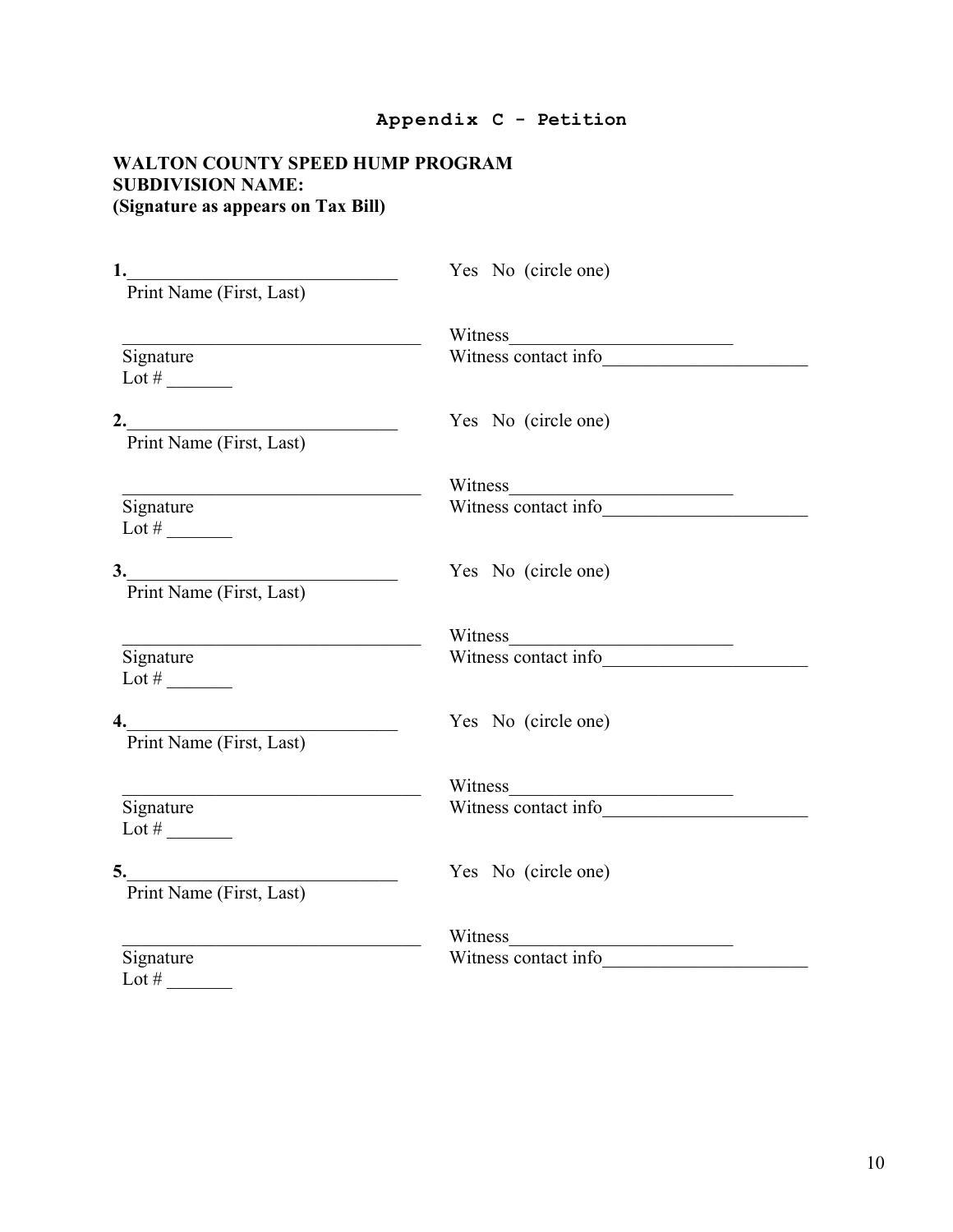#### Appendix D

#### Speed Hump Diagram



\* Note: the above diagram of the speed hump is the suggested model, but the Department, in its discretion, may elect to use variations of this style of speed hump.